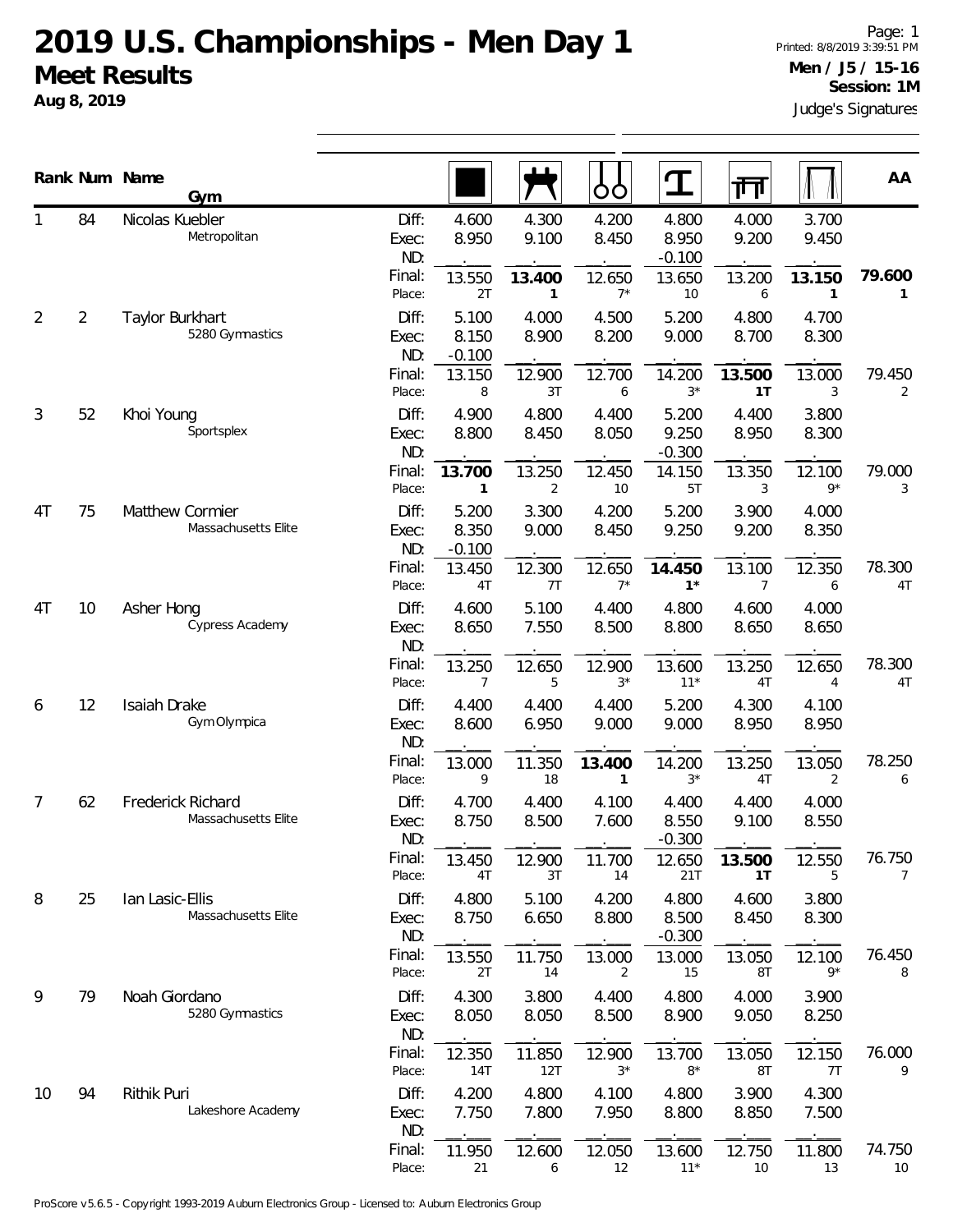## **2019 U.S. Championships - Men Day 1 Meet Results**

**Aug 8, 2019**

|    |    | Rank Num Name<br>Gym                       |                       |                            |                      | ŌÒ             | $\mathbf T$                | 帀               |                | AA           |
|----|----|--------------------------------------------|-----------------------|----------------------------|----------------------|----------------|----------------------------|-----------------|----------------|--------------|
| 11 | 74 | Aleksandr Kuzmenchuk<br>Paragon Gymnastics | Diff:<br>Exec:<br>ND: | 4.000<br>8.350             | 4.200<br>6.450       | 3.900<br>8.500 | 4.000<br>8.750             | 4.200<br>8.150  | 3.700<br>8.450 |              |
|    |    |                                            | Final:<br>Place:      | 12.350<br>14T              | 10.650<br>22         | 12.400<br>11   | 12.750<br>20               | 12.350<br>11    | 12.150<br>7T   | 72.650<br>11 |
| 12 | 78 | Maximilian Olinger<br><b>Buffalo Grove</b> | Diff:<br>Exec:<br>ND: | 4.300<br>8.100             | 3.900<br>7.400       | 4.200<br>7.600 | 4.000<br>8.800             | 3.900<br>8.350  | 3.900<br>8.100 |              |
|    |    |                                            | Final:<br>Place:      | 12.400<br>13               | 11.300<br>19         | 11.800<br>13   | 12.800<br>$18*$            | 12.250<br>12T   | 12.000<br>11T  | 72.550<br>12 |
| 13 | 67 | Tyler Shimizu<br>West Coast                | Diff:<br>Exec:<br>ND: | 4.400<br>8.900             | 3.700<br>7.700       | 3.700<br>7.950 | 4.000<br>8.550<br>$-0.100$ | 4.200<br>7.200  | 3.800<br>8.200 |              |
|    |    |                                            | Final:<br>Place:      | 13.300<br>6                | 11.400<br>16T        | 11.650<br>15T  | 12.450<br>23               | 11.400<br>17T   | 12.000<br>11T  | 72.200<br>13 |
| 14 | 82 | Michael Artlip<br>Houston Gym Center       | Diff:<br>Exec:<br>ND: | 4.700<br>8.150             | 4.200<br>7.200       | 3.400<br>7.500 | 4.800<br>9.350             | 3.900<br>7.600  | 4.000<br>7.350 |              |
|    |    |                                            | Final:<br>Place:      | 12.850<br>10               | 11.400<br><b>16T</b> | 10.900<br>23   | 14.150<br>5T               | 11.500<br>15    | 11.350<br>16   | 72.150<br>14 |
| 15 | 70 | Vishal Mandava<br>Cypress Academy          | Diff:<br>Exec:<br>ND: | 4.200<br>8.050             | 4.000<br>8.300       | 3.500<br>7.700 | 4.000<br>8.850             | 4.200<br>8.050  | 3.900<br>7.350 |              |
|    |    |                                            | Final:<br>Place:      | 12.250<br>17               | 12.300<br>7T         | 11.200<br>20T  | 12.850<br>17               | 12.250<br>12T   | 11.250<br>17   | 72.100<br>15 |
| 16 | 93 | Brandon Nguyen<br>Elevate Gymnastics       | Diff:<br>Exec:<br>ND: | 4.800<br>7.650<br>$-0.100$ | 4.100<br>6.050       | 4.400<br>8.350 | 5.200<br>9.250             | 3.900<br>7.050  | 4.500<br>6.900 |              |
|    |    |                                            | Final:<br>Place:      | 12.350<br>14T              | 10.150<br>24         | 12.750<br>5    | 14.450<br>$1^{\star}$      | 10.950<br>$23*$ | 11.400<br>15   | 72.050<br>16 |
| 17 | 57 | Oliver Zavel<br>Crenshaw Athl Club         | Diff:<br>Exec:<br>ND: | 4.800<br>7.650<br>$-0.300$ | 4.100<br>7.750       | 3.200<br>8.000 | 4.800<br>8.900             | 4.400<br>6.700  | 3.700<br>7.500 |              |
|    |    |                                            | Final:<br>Place:      | 12.150<br>18T              | 11.850<br>12T        | 11.200<br>20T  | 13.700<br>$8*$             | 11.100<br>22    | 11.200<br>18   | 71.200<br>17 |
| 18 | 31 | Landen Blixt<br>Infinity Gym Acad          | Diff:<br>Exec:<br>ND: | 4.800<br>8.000<br>$-0.100$ | 3.800<br>7.450       | 4.100<br>7.300 | 4.400<br>9.200             | 3.700<br>7.600  | 4.100<br>6.700 |              |
|    |    |                                            | Final:<br>Place:      | 12.700<br>11               | 11.250<br>20         | 11.400<br>19   | 13.600<br>11T              | 11.300<br>19    | 10.800<br>19   | 71.050<br>18 |
| 19 | 63 | Zachary English<br>Palmetto Gymnastics     | Diff:<br>Exec:<br>ND: | 4.300<br>7.800             | 3.200<br>8.900       | 4.100<br>7.050 | 4.000<br>8.950             | 3.600<br>7.650  | 3.600<br>7.850 |              |
|    |    |                                            | Final:<br>Place:      | 12.100<br>20               | 12.100<br>10         | 11.150<br>22   | 12.950<br>16               | 11.250<br>20    | 11.450<br>14   | 71.000<br>19 |
| 20 | 69 | Cameron Lee<br><b>WOGA</b>                 | Diff:<br>Exec:<br>ND: | 4.600<br>7.000             | 4.600<br>7.350       | 3.500<br>8.150 | 4.000<br>8.450<br>$-0.100$ | 4.200<br>7.800  | 4.500<br>6.100 |              |
|    |    |                                            | Final:<br>Place:      | 11.600<br>23               | 11.950<br>11         | 11.650<br>15T  | 12.350<br>24               | 12.000<br>14    | 10.600<br>20   | 70.150<br>20 |